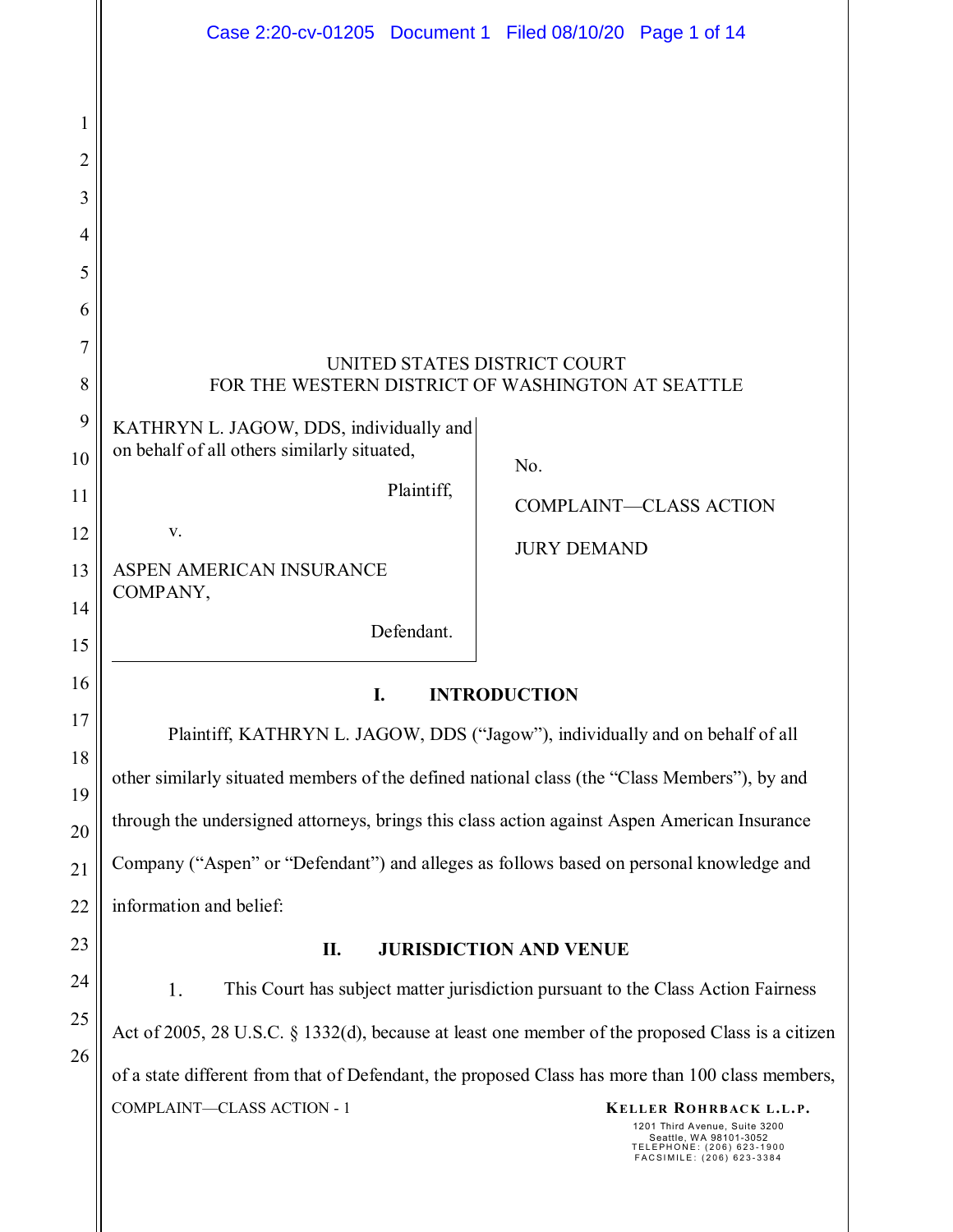#### Case 2:20-cv-01205 Document 1 Filed 08/10/20 Page 2 of 14

and the aggregate amount in controversy exceeds \$5,000,000. The Court has supplemental jurisdiction over Plaintiffs' state law claims under 28 U.S.C. § 1367.

2. This Court has personal jurisdiction over Defendant because Defendant is registered to do business in Washington, has sufficient minimum contacts in Washington, and otherwise intentionally avails itself of the markets within Washington through its business activities, such that the exercise of jurisdiction by this Court is proper. Moreover, jurisdiction exists because the claims of Plaintiff arise out of and directly related to Defendant's contacts with Washington. Plaintiff has standing to bring each claim against Defendant as a class representative whose claims are typical and common of the class under Fed. R. Civ. P. 23.

3. Venue is proper in this District pursuant to 28 U.S.C. § 1391(b)(3) because the Court has personal jurisdiction over Defendant, a substantial portion the alleged wrongdoing occurred in this District and the state of Washington, and Defendant has sufficient contacts with this District and the state of Washington.

4. Venue is proper in the District of Washington pursuant to 28 U.S.C.  $\S$  1391(b)(2) because a substantial part of the events or omissions giving rise to the claims at issue in this Complaint arose in this District. Plaintiff's place of business is located in Mountlake Terrace, Snohomish County, Washington. This action is therefore appropriately filed in the Seattle Division of the United States District Court for the Western District of Washington.

#### **III. PARTIES**

5. Plaintiff KATHRYN L. JAGOW, DDS, owns and operates a dental practice located at 22905 56th Avenue West, #101, Mountlake Terrace, WA 98043.

24 25 26

1

2

3

4

5

6

7

8

9

10

11

12

13

14

15

16

17

18

19

20

21

22

23

## COMPLAINT—CLASS ACTION - 2 **KELLER ROHRBACK L.L.P.**

1201 Third Avenue, Suite 3200

Seattle, WA 98101-3052 TELEPHONE: (206) 623-1900 FACSIMILE: (206) 623-3384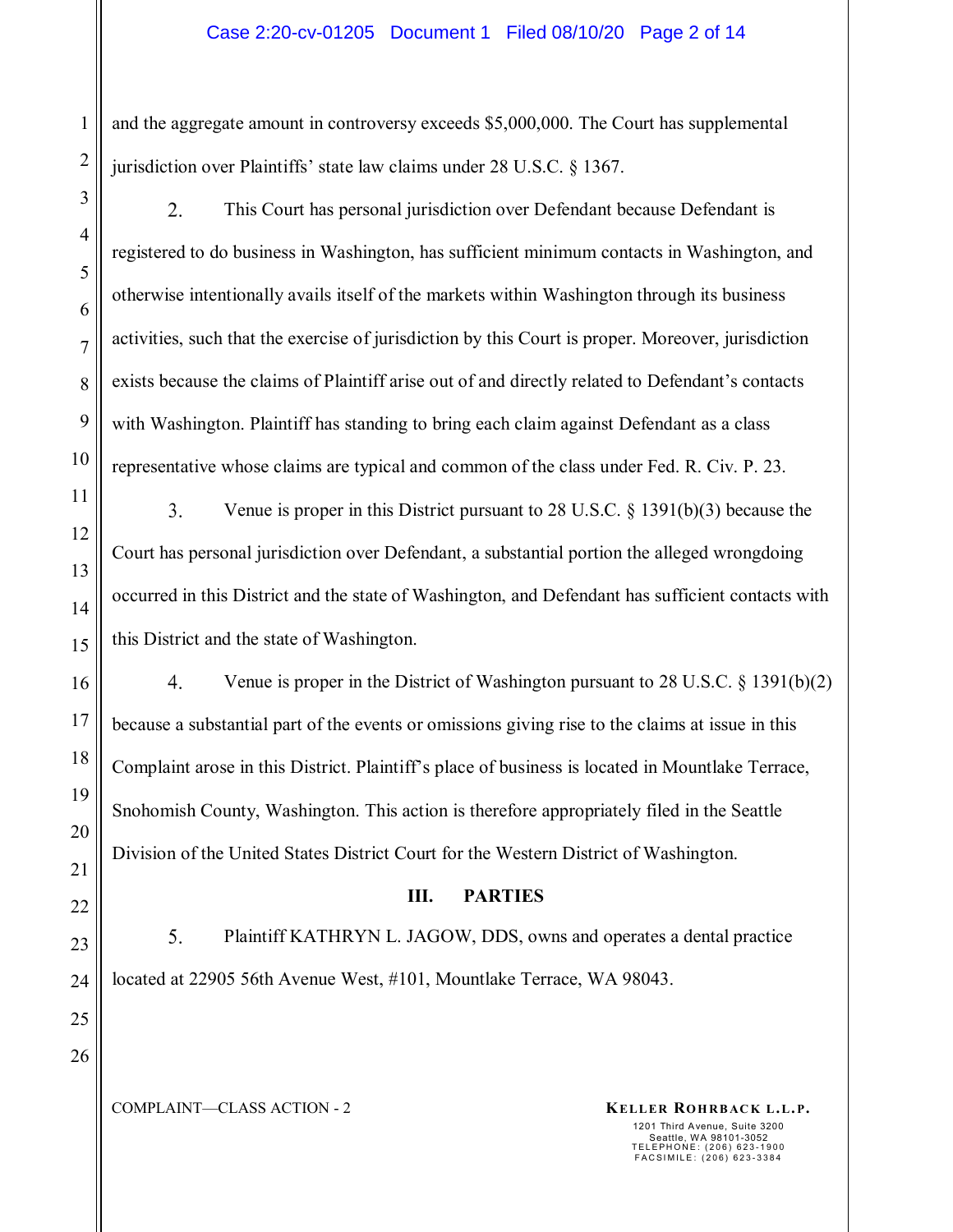6. Defendant Aspen American Insurance Company is an insurance carrier incorporated and domiciled in the State of Texas, with its principal place of business in Rocky Hill, Connecticut.

7. Aspen is authorized to write, sell, and issue business insurance policies in all 50 States, the District of Columbia, Puerto Rico and the U.S. Virgin Islands. Aspen conducted business within these states by selling and issuing insurance policies to policyholders, including Plaintiff Jagow.

### **IV. NATURE OF THE CASE**

8. This lawsuit is filed to ensure that Plaintiff and other similarly-situated policyholders receive the insurance benefits to which they are entitled and for which they paid.

9. Defendant Aspen issued one or more insurance policies to Plaintiff, including Building, Blanket Dental Practice Personal Property and Income Coverage Part and related endorsements, insuring Plaintiff's property and business practice and other coverages, with effective dates of October 29, 2019 to October 29, 2020

 $10.$ Plaintiff's business property includes property owned and/or leased by Plaintiff and used for general business purposes for the specific purpose of dentistry and other business activities.

11. Defendant's policy issued to Plaintiff is an "all-risk" policy that provides broad property and business interruption coverage except where excluded.

12. Defendant Aspen's insurance policy issued to Plaintiff promises to pay Plaintiff for DIRECT PHYSICAL DAMAGE to covered property and includes coverage for risks of any covered cause of loss to covered property.

COMPLAINT—CLASS ACTION - 3 **KELLER ROHRBACK L.L.P.**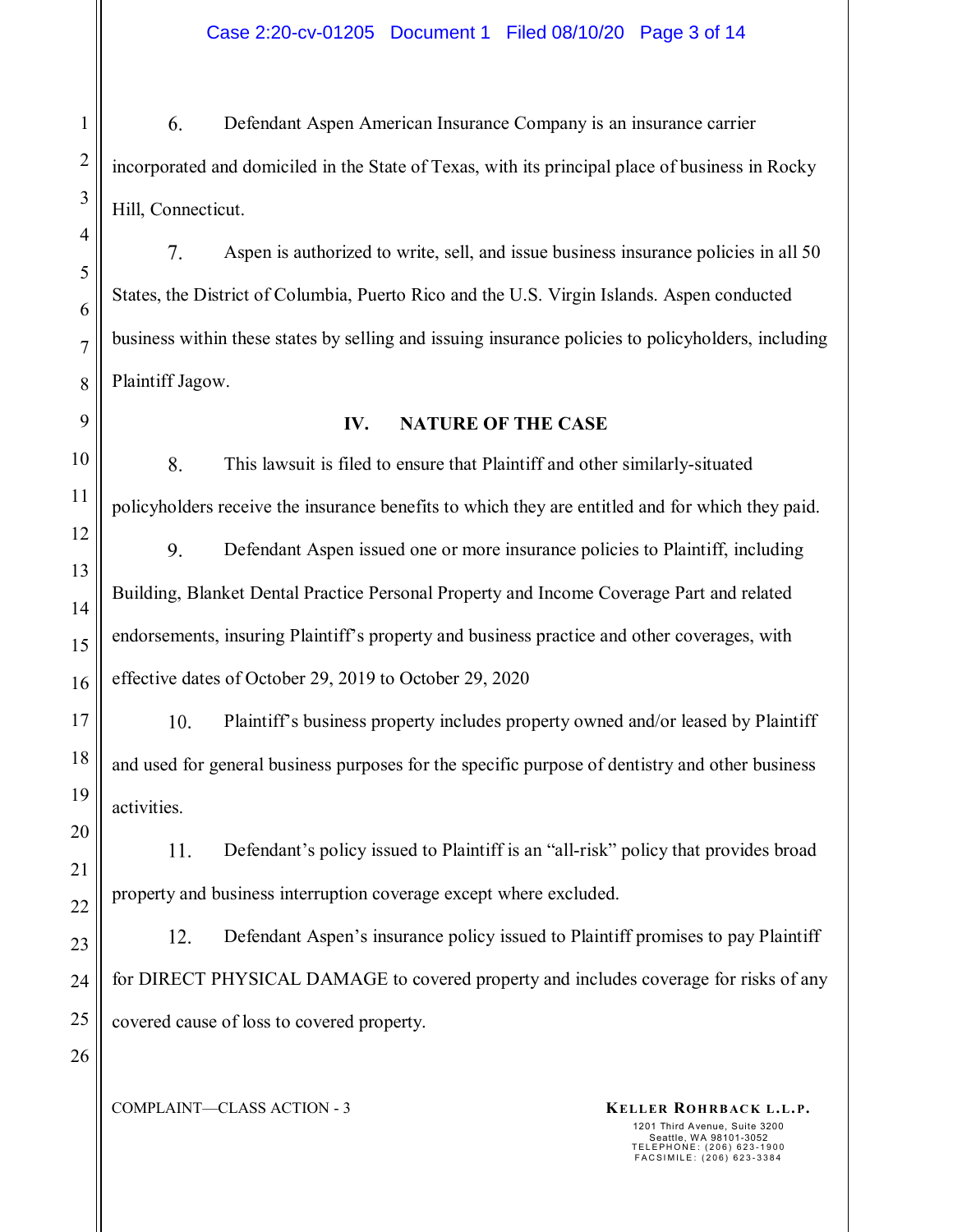13. Defendant Aspen's policy issued to Plaintiff includes Practice Income Coverage, Extra Expense Coverage, Extended Practice Income Coverage and Civil Authority Coverage.

 $14.$ Plaintiff paid all premiums for the coverage when due.

 $15.$ On or about January 2020, the United States of America saw its first cases of persons infected by COVID-19, which has been designated a worldwide pandemic.

16. On February 29, 2020, Washington Governor Jay Inslee issued Proclamation 20- 5, declaring a State of Emergency for all counties in the state of Washington as a result of Covid-19. Thereafter, he issued a series of certain proclamations and orders affecting many persons and businesses in Washington, whether infected with COVID-19 or not, requiring certain public health precautions.

17. On March 19, 2020, Governor Inslee issued a "PROCLAMATION BY THE GOVERNOR AMENDING PROCLAMATION 20-05: 20-24 Restrictions on Non Urgent Medical Procedures." dated March 19, 2020, which prohibited dental practitioners from providing dental services but for urgent and emergency procedures:

WHEREAS, the health care person protective equipment supply chain in Washington State has been severely disrupted by the significant increased use of such equipment worldwide, such that there are now critical shortages of this equipment for health care workers. To curtail the spread of the COVID-19 pandemic in Washington State and to protect our health care workers as they provide health care services, it is necessary to immediately prohibit all hospitals, ambulatory surgery centers, and dental orthodontic, and endodontic offices in Washington State from providing health care services, procedures and surgeries that require personal protective equipment, which if delayed, are not anticipated to cause harm to the patient within the next three months.

18. Proclamation 20-24 provides that one of the reasons it was issued was that "the

worldwide COVID-19 pandemic and its progression throughout Washington State continues to

threaten the life and health of our people as well as the economy of Washington State, and

COMPLAINT—CLASS ACTION - 4 **KELLER ROHRBACK L.L.P.** remains a public disaster affecting life, health, property or the public peace."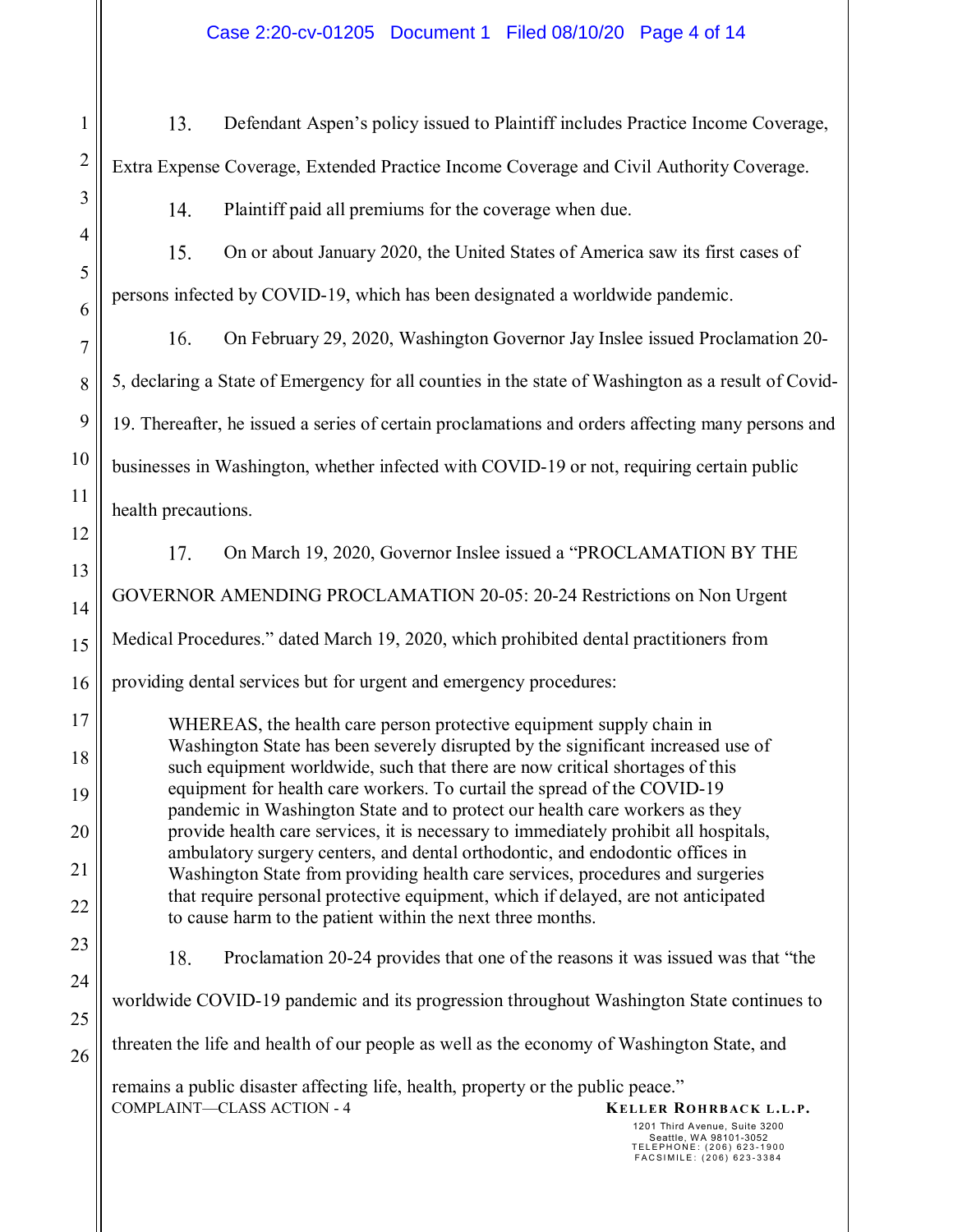19. On information and belief, Proclamation 20-24 refers to property damage throughout Washington State, including in Snohomish County where Plaintiff's business is located.

20. On March 23, 2020, Mr. John Weisman, Secretary of Washington State's Department of Health, issued a list of directives and orders regarding healthcare matters and mandated that all healthcare practitioners, including dental, cease all elective and non-urgent medical procedures and appointments as of the close of business on March 24, 2020, and throughout the duration of the catastrophic health emergency.

21. On March 25, 2020, the Washington State Dental Association recommended that all dental practices follow the mandates and orders of the Washington Department of Health and postpone all non-emergency or non-urgent dental procedures throughout the duration of the catastrophic health emergency.

22. On March 30, 2020, Governor Inslee issued Order Number 20-03-30-01 affecting persons and residents within the State of Washington, which includes a "Stay-at-Home Order" requiring all persons living in Washington to stay in their homes or places of residences except under certain specified circumstances.

23. Governor Inslee's Proclamations and Orders related to COVID-19 have been extended and modified from time to time.

Governors and civil authorities in other states have issued similar orders and 24. proclamations, for similar reasons.

25. Due to Governor Inslee's order, beginning on or about March 19, 2020, Plaintiff was unable to use her property for its intended and insured purpose.

COMPLAINT—CLASS ACTION - 5 **KELLER ROHRBACK L.L.P.**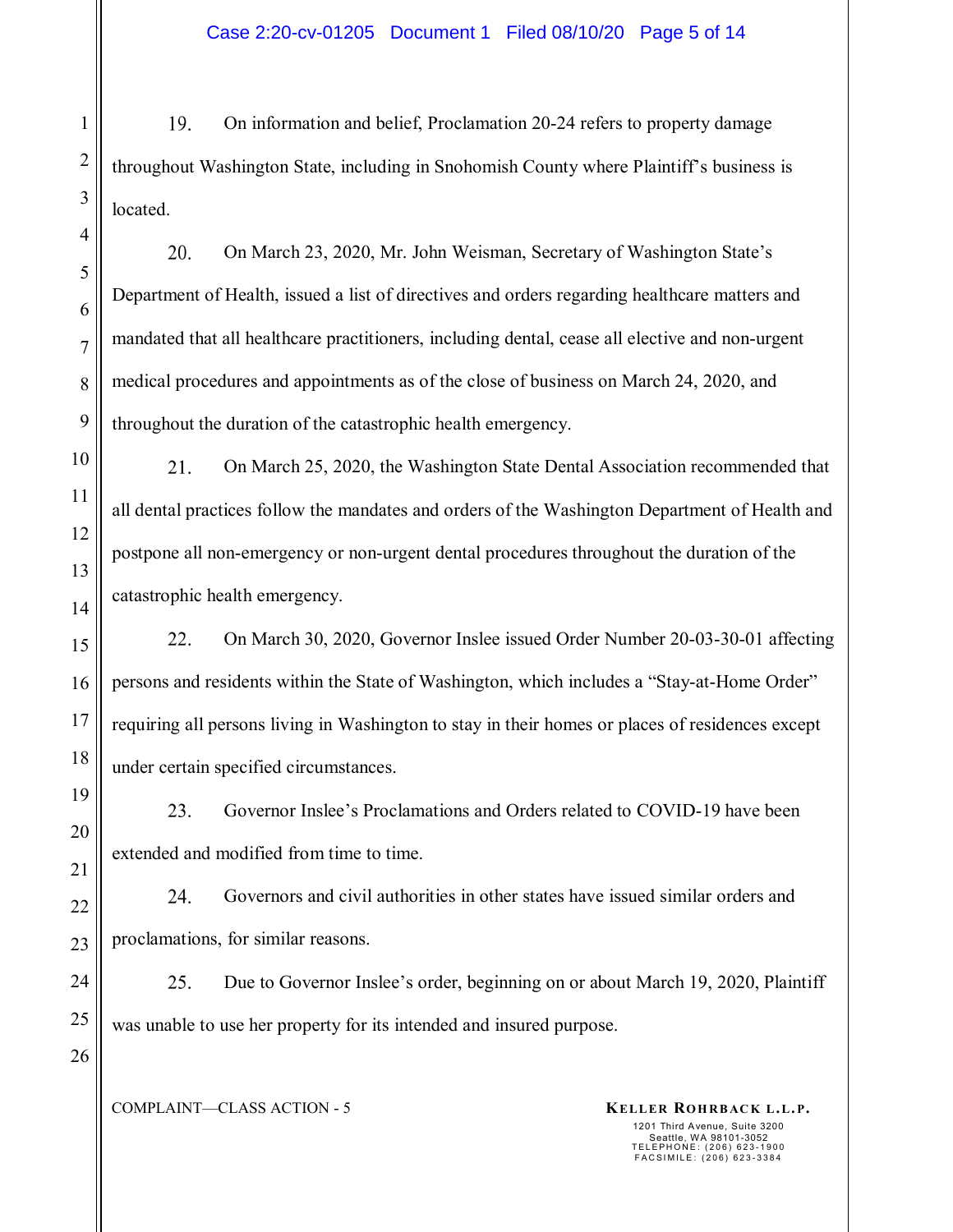26. Plaintiff's property sustained direct physical loss and/or damages related to COVID-19 and/or the proclamations and orders.

27. Plaintiff's property will continue to sustain direct physical loss or damage covered by the Aspen policy or policies, including but not limited to business interruption, extra expense, interruption by civil authority, and other expenses.

28. Plaintiff submitted a claim for coverage for its losses covered by the Aspen Policy on or about March 25, 2020.

29. By letter dated June 8, 2020, Defendant denied Plaintiff's claim.

30. Upon information and belief, Aspen has denied and will deny coverage to other similarly situated policyholders.

# **V. CLASS ACTION ALLEGATIONS**

31. This matter is brought by Plaintiff on behalf of itself and those similarly situated, under Federal Rules of Civil Procedure 23(b)(1), 23(b)(2), and 23(b)(3).

32. The Classes that Plaintiff seeks to represent are defined as:

A. *Practice Income Breach of Contract Class:* All persons and entities in the United States issued an Aspen policy with Practice Income Coverage who suffered a suspension of their practice at the covered premises related to COVID-19 and/or orders issued by Governor Inslee, other Governors, and/or other civil authorities and whose Practice Income claim has been denied by Aspen.

B. *Practice Income Declaratory Relief Class:* All persons and entities in the United States issued an Aspen policy with Practice Income Coverage who suffered a suspension of their practice at the covered premises related to COVID-19 and/or orders issued by Governor Inslee, other Governors, and/or other civil authorities.

COMPLAINT—CLASS ACTION - 6 **KELLER ROHRBACK L.L.P.**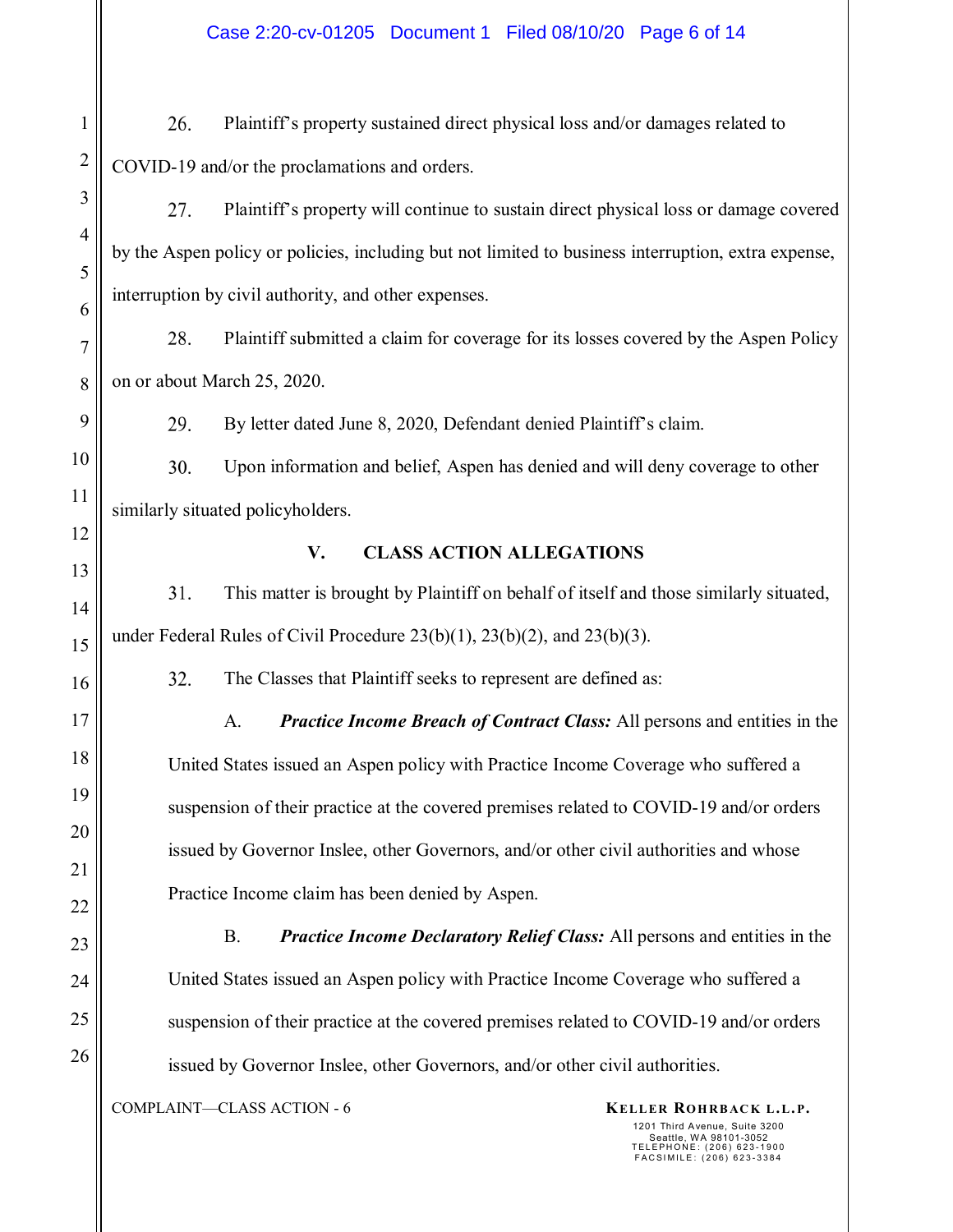C. *Extra Expense Breach of Contract Class:* All persons and entities in the United States issued an Aspen policy with Extra Expense Coverage who incurred expenses while seeking to minimize the suspension of business at the covered premises in connection with COVID-19 and/or orders issued by Governor Inslee, other Governors, and/or other civil authorities and whose Extra Expense claim has been denied by Aspen.

D. *Extra Expense Declaratory Relief Class:* All persons and entities in the United States issued an Aspen policy with Extra Expense Coverage who incurred expenses while seeking to minimize the suspension of business at the covered premises in connection with COVID-19 and/or orders issued by Governor Inslee, other Governors, and/or other civil authorities.

E. *Extended Practice Income Breach of Contract Class***:** All persons and entities in the United States issued an Aspen policy with Extended Practice Income Coverage who suffered a suspension of their practice at the covered premises related to COVID-19 and/or orders issued by Governor Inslee, other Governors, and/or other civil authorities and whose Extended Practice Income claim has been denied by Aspen.

F. *Extended Practice Income Declaratory Relief Class:* All persons and entities in the United States issued an Aspen policy with Extended Practice Income Coverage who suffered a suspension of their practice at the covered premises related to COVID-19 and/or orders issued by Governor Inslee, other Governors, and/or other civil authorities.

COMPLAINT—CLASS ACTION - 7 **KELLER ROHRBACK L.L.P.** G. *Civil Authority Breach of Contract Class:* All persons and entities in the United States issued an Aspen policy with Civil Authority Coverage who suffered a suspension of their practice at the covered premises related to the impact of COVID-19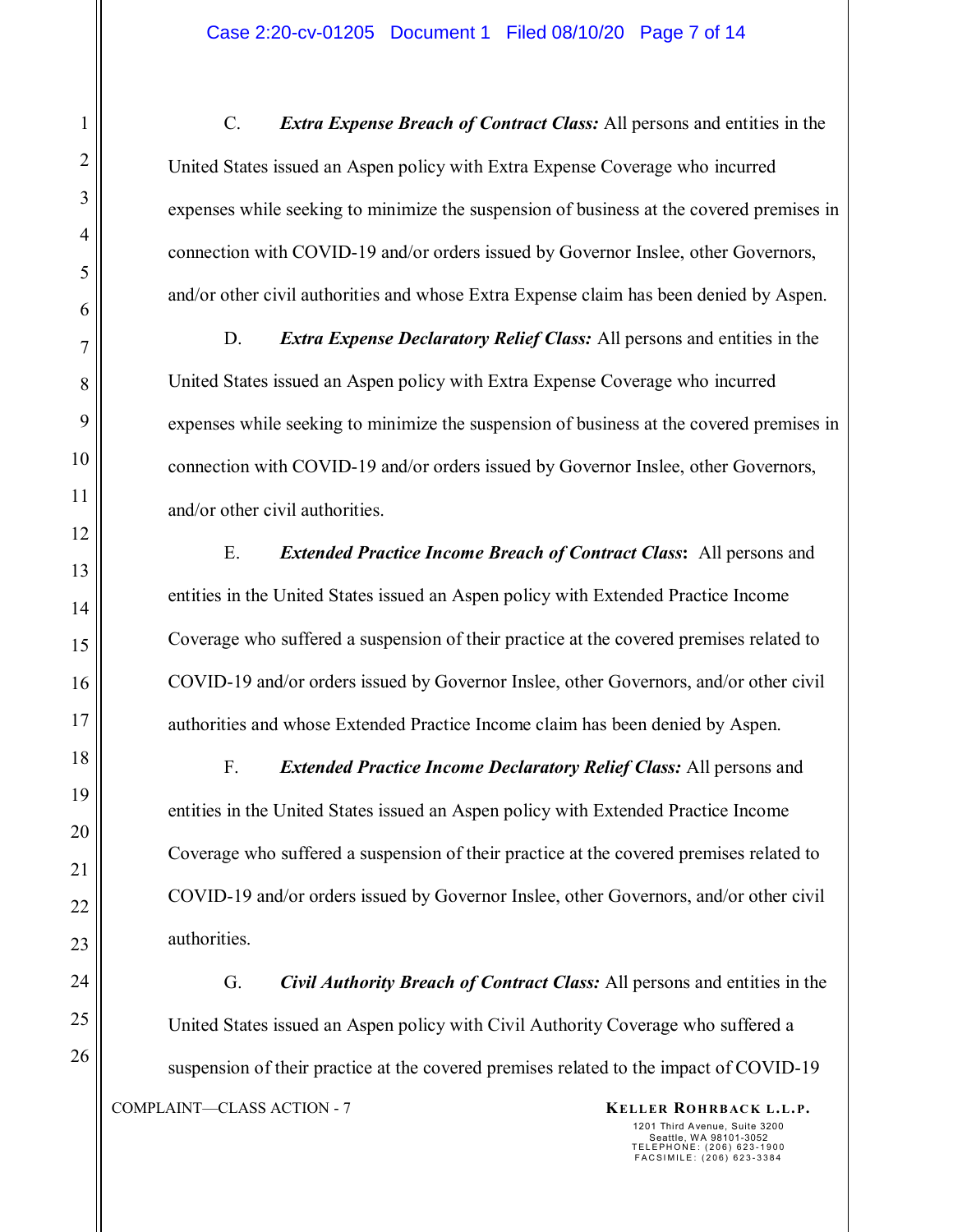and/or orders issued by Governor Inslee, other Governors, and/or other civil authorities and whose Civil Authority claim has been denied by Aspen.

H. *Civil Authority Declaratory Relief Class:* All persons and entities in the United States issued an Aspen policy with Civil Authority Coverage who suffered a suspension of their practice at the covered premises related to COVID-19 and/or orders issued by Governor Inslee, other Governors, and/or other civil authorities.

33. Excluded from the Class are Defendant's officers, directors, and employees; the judicial officers and associated court staff assigned to this case; and the immediate family members of such officers and staff. Plaintiff Jagow reserves the right to amend the Class definition based on information obtained in discovery.

34. This action may properly be maintained on behalf of the Class under the criteria of Rule 23 of the Federal Rules of Civil Procedure.

35. **Numerosity**: The members of the Class are so numerous that joinder of all members would be impractical. Plaintiff is informed and believes that the proposed Class has hundreds of members. The precise number of class members can be ascertained through discovery, which will include Defendant's records of policyholders.

**Commonality and Predominance**: Common questions of law and fact 36. predominate over any questions affecting only individual members of the Class. Common questions include, but are not limited to, the following:

A. Whether the class members suffered covered losses based on common policies issued to members of the Class;

COMPLAINT—CLASS ACTION - 8 **KELLER ROHRBACK L.L.P.** B. Whether Aspen acted in a manner common to the Class by wrongfully and uniformly denying claims for coverage relating to COVID-19 and/or orders issued by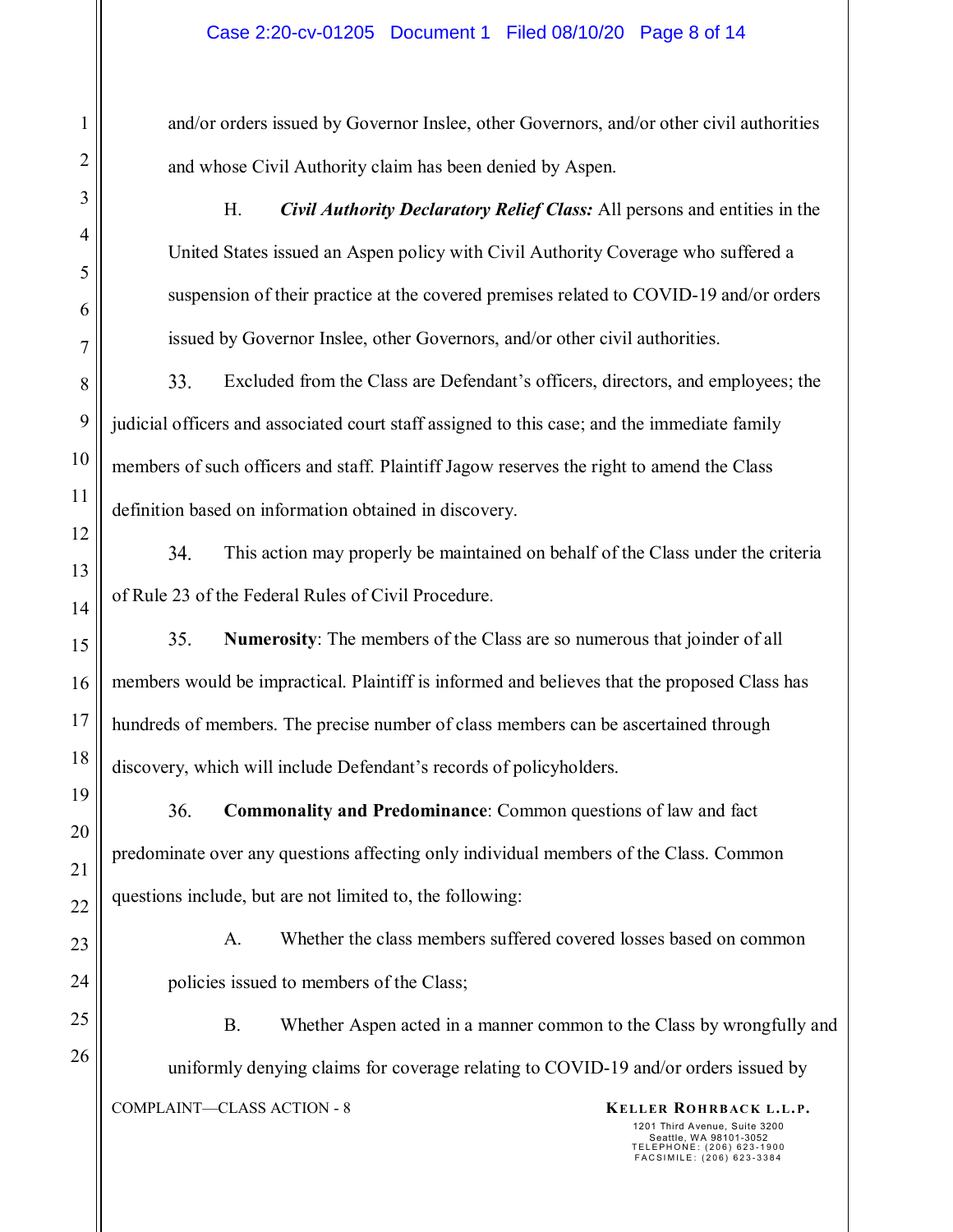Governor Inslee, other Governors, and/or other civil authorities on the same grounds and/or otherwise in breach of the law of contracts;

C. Whether Practice Income Coverage in Aspen's policies of insurance applies to a suspension of practice relating to COVID-19 and/or orders issued by Governor Inslee, other Governors, and/or other civil authorities;

D. Whether Extra Expense Coverage in Aspen's policies of insurance applies to efforts to minimize a loss relating to COVID-19 and/or orders issued by Governor Inslee, other Governors, and/or other civil authorities;

E. Whether Extended Practice Income Coverage in Aspen's policies of insurance applies to a suspension of practice relating to COVID-19 and/or orders issued by Governor Inslee, other Governors, and/or civil authorities;

F. Whether Civil Authority Coverage in Aspen's policies of insurance applies to a suspension of practice relating to COVID-19 and/or orders issued by Governor Inslee, other Governors, and/or civil authorities;

G. Whether Aspen has breached its contracts of insurance through a blanket denial of all claims based on business interruption, income loss or closures related to COVID-19 and/or orders issued by Governor Inslee, other Governors, and/or other civil authorities;

H. Whether, because of Defendant's conduct, Plaintiff and the class members have suffered damages; and if so, the appropriate amount thereof; and

I. Whether, because of Defendant's conduct, Plaintiff and the class members are entitled to equitable and declaratory relief, and if so, the nature of such relief.

1

2

3

4

5

6

7

8

9

10

11

12

13

14

15

16

17

18

19

20

21

22

23

24

25

26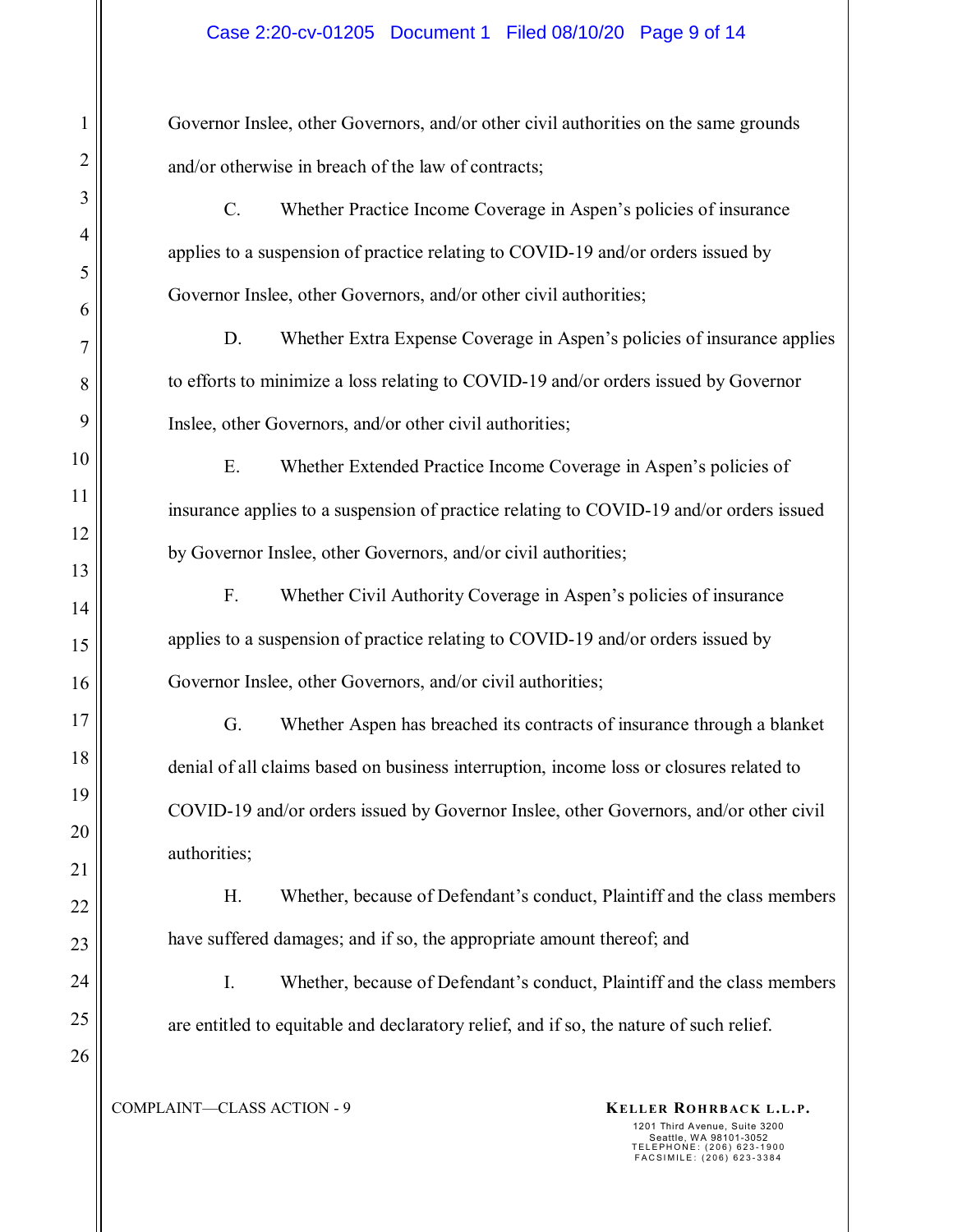37. **Typicality**: Plaintiff's claims are typical of the claims of the members of the class. Plaintiff and all the members of the class have been injured by the same wrongful practices of Defendant. Plaintiff's claims arise from the same practices and course of conduct that give rise to the claims of the members of the Class and are based on the same legal theories.

38. **Adequacy**: Plaintiff will fully and adequately assert and protect the interests of the class and has retained class counsel who are experienced and qualified in prosecuting class actions. Neither Plaintiff nor its attorneys have any interests contrary to or in conflict with the Class.

39. **Federal Rule of Civil Procedure 23(b)(1), the Risk of Inconsistent or Varying Adjudications and Impairment to Other Class Members' Interests**: Plaintiff seeks adjudication as to the interpretation, and resultant scope, of Defendant's policies, which are common to all members of the class. The prosecution of separate actions by individual members of the class would risk inconsistent or varying interpretations of those policy terms and create inconsistent standards of conduct for Defendant. The policy interpretations sought by Plaintiff could also impair the ability of absent class members to protect their interests.

40. **Federal Rule of Civil Procedure 23(b)(2), Declaratory and Injunctive Relief**: Defendant acted or refused to act on grounds generally applicable to Plaintiff and other members of the class making injunctive relief and declaratory relief appropriate on a classwide basis.

41. **Federal Rule of Civil Procedure 23(b)(3), Superiority**: A class action is superior to all other available methods of the fair and efficient adjudication of this lawsuit. While the aggregate damages sustained by the class are likely to be in the millions of dollars, the individual damages incurred by each class member may be too small to warrant the expense of individual suits. Individual litigation creates a risk of inconsistent and/or contradictory decisions COMPLAINT—CLASS ACTION - 10 **KELLER ROHRBACK L.L.P.**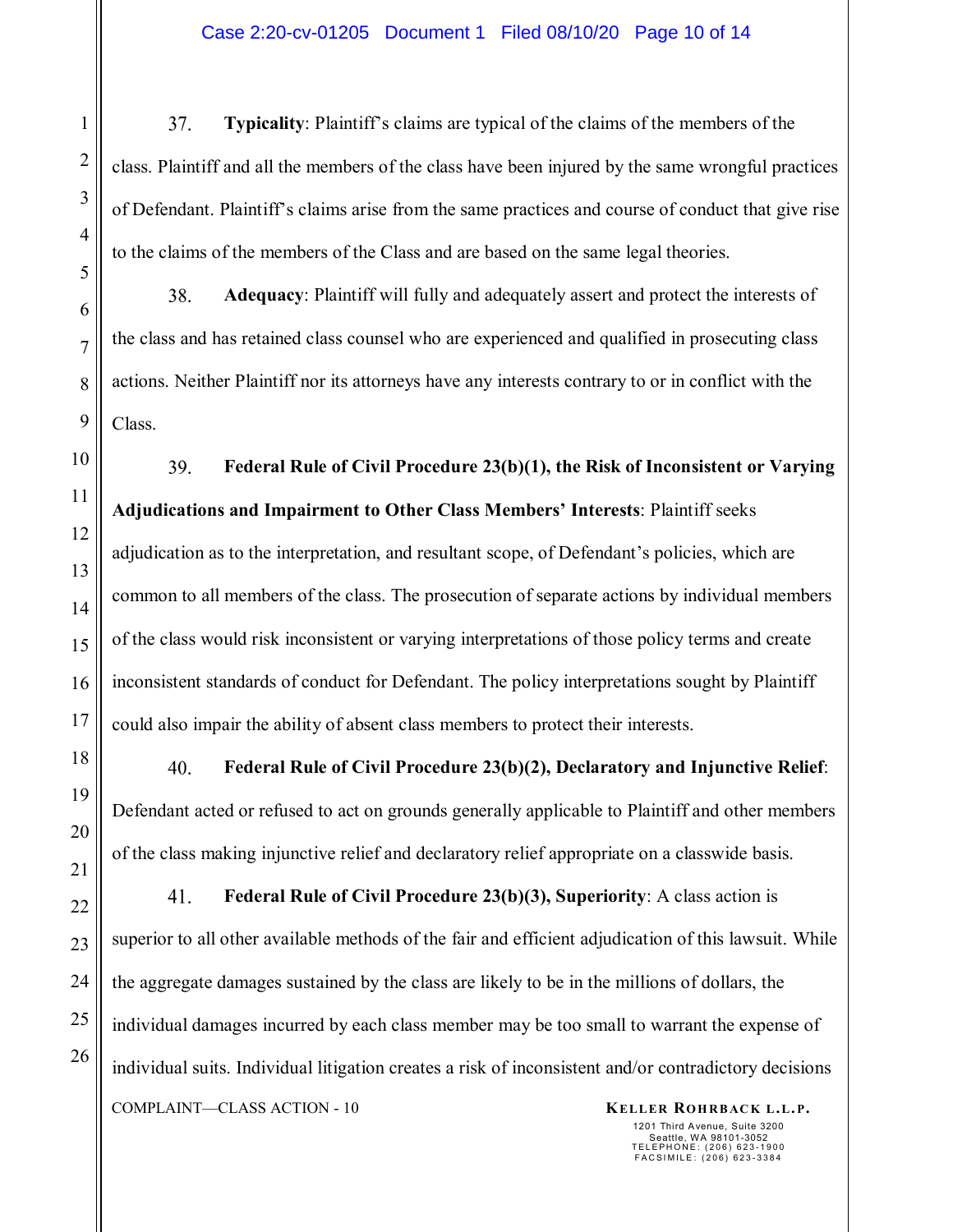1 2 3 and the court system would be unduly burdened by individual litigation of such cases. A class action would result in a unified adjudication, with the benefits of economies of scale and supervision by a single court.

## **VI. CAUSES OF ACTION**

## **Count One—Declaratory Judgment**

*(Brought on behalf of the Practice Income Coverage Declaratory Relief Class, Extra Expense Declaratory Relief Class, Extended Practice Income Declaratory Relief Class, andCivil Authority Relief Class)* 

42. Previous paragraphs alleged are incorporated herein.

43. This is a cause of action for declaratory judgment pursuant to the Declaratory

Judgment Act, codified at 28 U.S.C. § 2201.

4

5

6

7

8

9

10

11

12

13

14

15

16

17

18

19

20

21

22

23

24

25

26

44. Plaintiff Jagow brings this cause of action on behalf of the Practice Income Coverage Declaratory Relief Class, , Extra Expense Declaratory Relief Class, Extended Practice

Income Declaratory Relief Class, and Civil Authority Declaratory Relief Class.

45. Plaintiff Jagow seeks a declaratory judgment declaring that Plaintiff Jagow's and class members' losses and expenses resulting from the interruption of their business are covered by the Policy.

46. Plaintiff Jagow seeks a declaratory judgment declaring that Aspen is responsible for timely and fully paying all such claims.

# **Count Two—Breach of Contract**

*(Brought on behalf of the Practice Income Coverage Breach of Contract Class, Extra Expense Breach of Contract Class, Extended Practice Income Breach of Contract Class, , and Civil Authority Breach of Contract Class)* 

47. Previous paragraphs alleged are incorporated herein.

COMPLAINT—CLASS ACTION - 11 **KELLER ROHRBACK L.L.P.**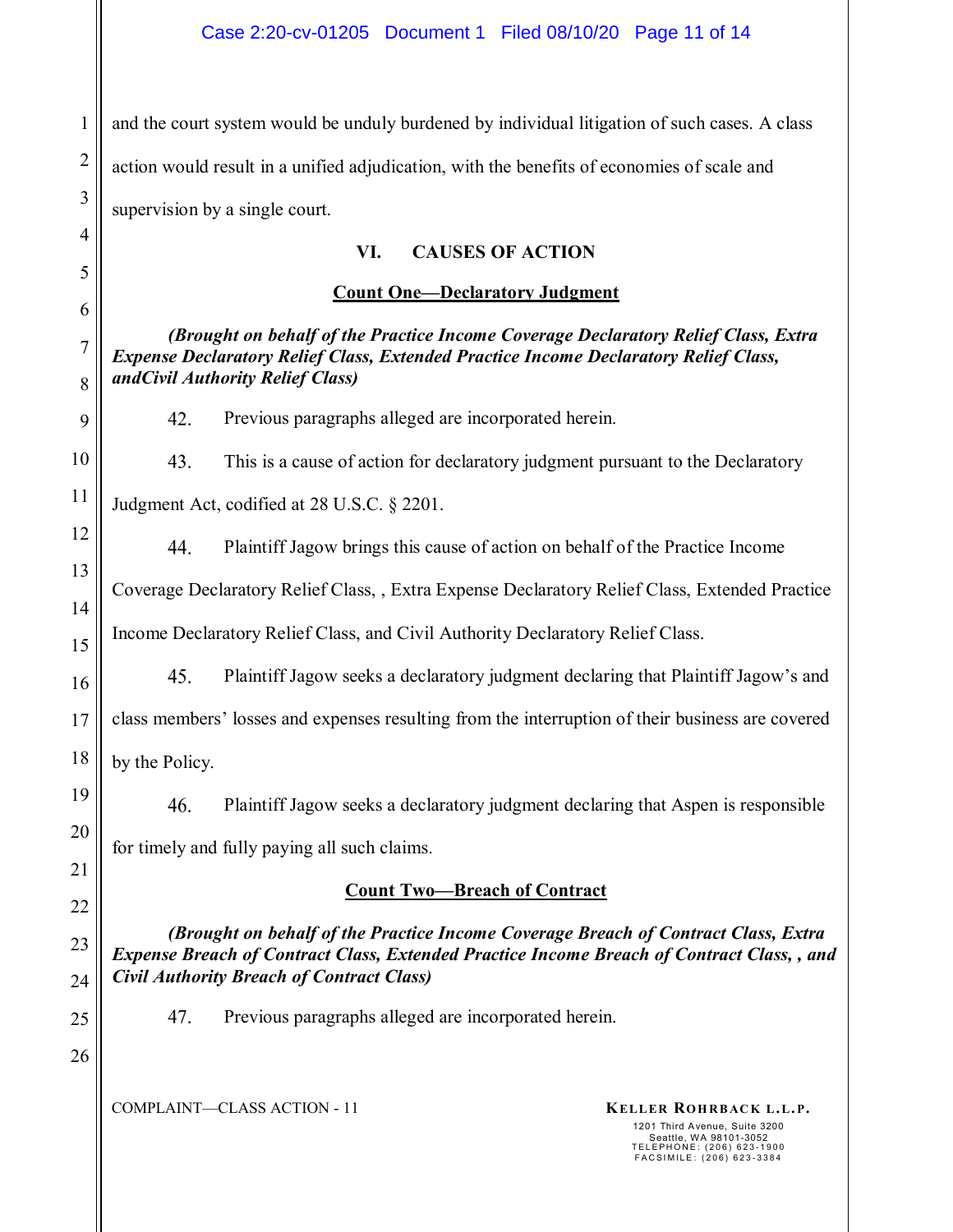# Case 2:20-cv-01205 Document 1 Filed 08/10/20 Page 12 of 14

| $\mathbf{1}$   | 48.                                                                                                      | Plaintiff Jagow brings this cause of action on behalf of the Practice Income        |                                                                                                                                             |  |  |
|----------------|----------------------------------------------------------------------------------------------------------|-------------------------------------------------------------------------------------|---------------------------------------------------------------------------------------------------------------------------------------------|--|--|
| $\overline{2}$ | Coverage Breach of Contract Class, Extra Expense Breach of Contract Class, Extended Practice             |                                                                                     |                                                                                                                                             |  |  |
| 3              | Income Breach of Contract Class, and Civil Authority Breach of Contract Class.                           |                                                                                     |                                                                                                                                             |  |  |
| $\overline{4}$ | 49.                                                                                                      | The Policy is a contract under which Plaintiff Jagow and the class paid premiums    |                                                                                                                                             |  |  |
| 5<br>6         | to Aspen in exchange for Aspen's promise to pay Plaintiff Jagow and the class for all claims             |                                                                                     |                                                                                                                                             |  |  |
| $\overline{7}$ | covered by the Policy.                                                                                   |                                                                                     |                                                                                                                                             |  |  |
| 8              | 50.                                                                                                      | Plaintiff Jagow has paid its insurance premiums.                                    |                                                                                                                                             |  |  |
| 9              | 51.                                                                                                      | Plaintiff Jagow has been denied coverage for its losses covered by the Aspen        |                                                                                                                                             |  |  |
| 10             | policy.                                                                                                  |                                                                                     |                                                                                                                                             |  |  |
| 11             | 52.                                                                                                      | Upon information and belief, Aspen has denied, and will continue to deny            |                                                                                                                                             |  |  |
| 12             | coverage for other similarly situated policyholders.                                                     |                                                                                     |                                                                                                                                             |  |  |
| 13             | 53.                                                                                                      | Denying coverage for the claim is a breach of the insurance contract.               |                                                                                                                                             |  |  |
| 14<br>15       | 54.                                                                                                      | Plaintiff Jagow is harmed by the breach of the insurance contract by Aspen.         |                                                                                                                                             |  |  |
| 16             | 1.<br><b>REQUEST FOR RELIEF</b>                                                                          |                                                                                     |                                                                                                                                             |  |  |
| 17             | 1.                                                                                                       | Class action status under Fed. R. Civ. P. 23.                                       |                                                                                                                                             |  |  |
| 18             | 2.                                                                                                       | A declaratory judgment that the policy or policies cover the plaintiff's losses and |                                                                                                                                             |  |  |
| 19             | expenses resulting from the interruption of the Plaintiff's business by COVID-19 and/or orders           |                                                                                     |                                                                                                                                             |  |  |
| 20             | issued by Governor Inslee, other Governors, and/or other authorities.                                    |                                                                                     |                                                                                                                                             |  |  |
| 21             | 3.                                                                                                       |                                                                                     |                                                                                                                                             |  |  |
| 22             | A declaratory judgment that the defendant is responsible for timely and fully<br>paying all such losses. |                                                                                     |                                                                                                                                             |  |  |
| 23             |                                                                                                          |                                                                                     |                                                                                                                                             |  |  |
| 24<br>25       | 4.                                                                                                       | Damages.                                                                            |                                                                                                                                             |  |  |
| 26             | 5.                                                                                                       | Pre-judgment interest at the highest allowable rate.                                |                                                                                                                                             |  |  |
|                | 6.                                                                                                       | Reasonable attorney fees and costs.                                                 |                                                                                                                                             |  |  |
|                |                                                                                                          | <b>COMPLAINT-CLASS ACTION - 12</b>                                                  | KELLER ROHRBACK L.L.P.<br>1201 Third Avenue, Suite 3200<br>Seattle, WA 98101-3052<br>TELEPHONE: (206) 623-1900<br>FACSIMILE: (206) 623-3384 |  |  |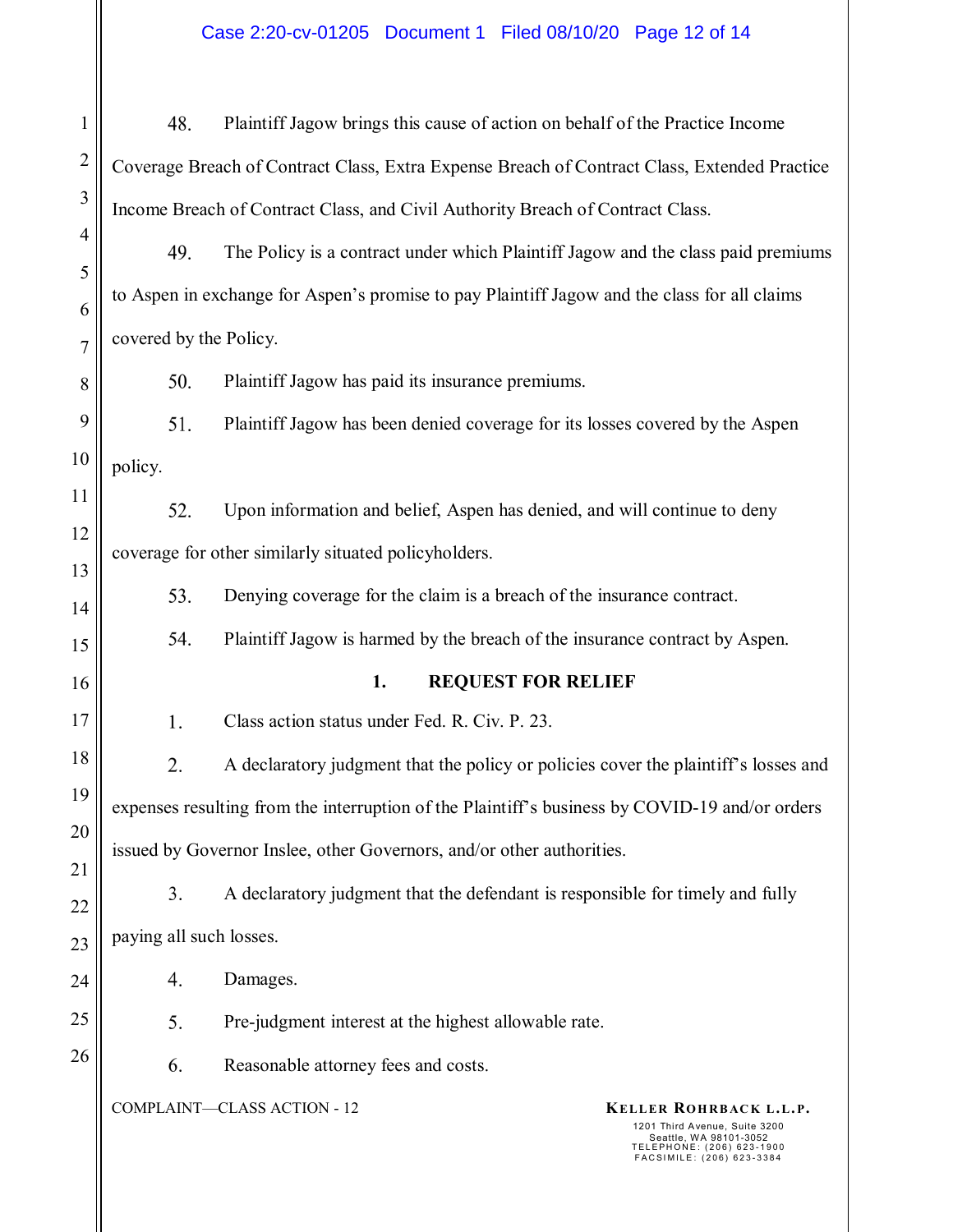| 1  | 7.<br>Such further and other relief as the Court shall deem appropriate.                                                                                                               |  |  |
|----|----------------------------------------------------------------------------------------------------------------------------------------------------------------------------------------|--|--|
| 2  | VII.<br><b>JURY DEMAND</b>                                                                                                                                                             |  |  |
| 3  | Plaintiff demands a jury trial on all claims so triable.                                                                                                                               |  |  |
| 4  | DATED this 10th day of August, 2020.                                                                                                                                                   |  |  |
| 5  | KELLER ROHRBACK L.L.P.                                                                                                                                                                 |  |  |
| 6  |                                                                                                                                                                                        |  |  |
| 7  | By: <i>s/ Amy Williams-Derry</i><br>By: s/ Lynn L. Sarko                                                                                                                               |  |  |
| 8  | By: <i>s/ Ian S. Birk</i>                                                                                                                                                              |  |  |
| 9  | By: <i>s/ Gretchen Freeman Cappio</i><br>By: s/ Irene M. Hecht<br><u> 1989 - Jan Stein Stein Stein Stein Stein Stein Stein Stein Stein Stein Stein Stein Stein Stein Stein Stein S</u> |  |  |
|    | By: s/ Karin B. Swope                                                                                                                                                                  |  |  |
| 10 | By: s/Maureen Falecki                                                                                                                                                                  |  |  |
| 11 | By: s/Nathan L. Nanfelt<br>Amy Williams-Derry, WSBA #28711                                                                                                                             |  |  |
|    | Lynn L. Sarko, WSBA #16569                                                                                                                                                             |  |  |
| 12 | Ian S. Birk, WSBA #31431                                                                                                                                                               |  |  |
| 13 | Gretchen Freeman Cappio, WSBA #29576                                                                                                                                                   |  |  |
|    | Irene M. Hecht, WSBA #11063                                                                                                                                                            |  |  |
| 14 | Karin B. Swope, WSBA #24015                                                                                                                                                            |  |  |
| 15 | Maureen Falecki, WSBA #18569<br>Nathan Nanfelt, WSBA #45273                                                                                                                            |  |  |
|    | 1201 Third Avenue, Suite 3200                                                                                                                                                          |  |  |
| 16 | Seattle, WA 98101                                                                                                                                                                      |  |  |
| 17 | Telephone: (206) 623-1900                                                                                                                                                              |  |  |
| 18 | Fax: (206) 623-3384<br>Email: awilliams-derry@kellerrohrback.com                                                                                                                       |  |  |
| 19 | Email: lsarko@kellerrohrback.com                                                                                                                                                       |  |  |
|    | Email: ibirk@kellerrohrback.com<br>Email: gcappio@kellerrohrback.com                                                                                                                   |  |  |
| 20 | Email: ihecht@kellerrohrback.com                                                                                                                                                       |  |  |
| 21 | Email: kswope@kellerrohrback.com<br>Email: mfalecki@kellerrohrback.com                                                                                                                 |  |  |
| 22 | Email: nnanfelt@kellerrohrback.com                                                                                                                                                     |  |  |
| 23 |                                                                                                                                                                                        |  |  |
| 24 |                                                                                                                                                                                        |  |  |
| 25 |                                                                                                                                                                                        |  |  |
| 26 |                                                                                                                                                                                        |  |  |
|    | <b>COMPLAINT-CLASS ACTION - 13</b><br>KELLER ROHRBACK L.L.P.                                                                                                                           |  |  |